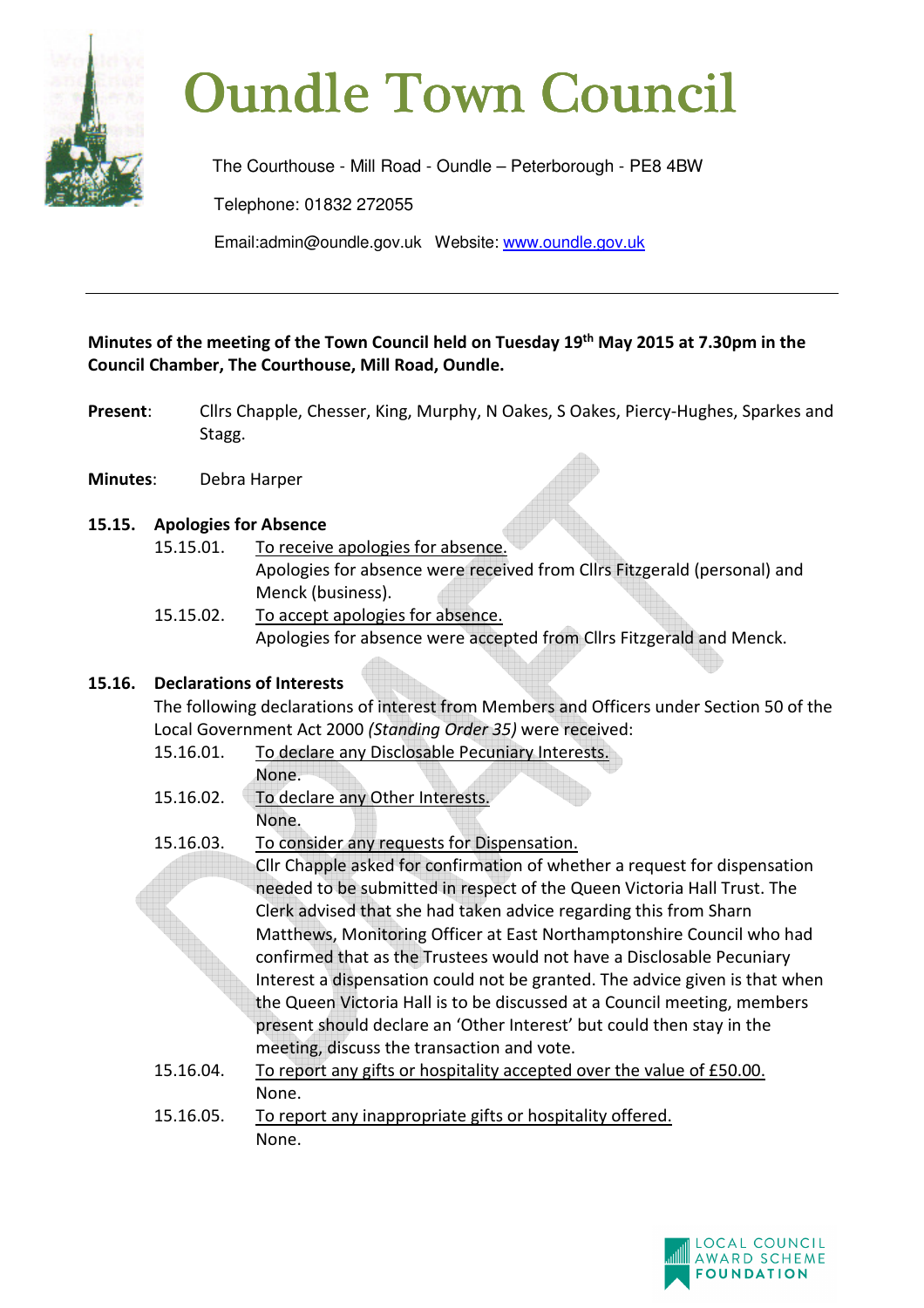## **15.17. Minutes of Previous Meetings – Full Council**

15.17.01 PROPOSITION: *'To approve and sign the minutes of the Full Council meeting held on 21 April 2015 as an accurate record.' (Standing Order 10c)*  It was noted that Cllr Murphy was in attendance at this meeting. **Proposed: Cllr N Oakes Seconded: Cllr Stagg Resolved Unanimously** 15.17.02 PROPOSITION: *'To approve and sign the minutes of the Full Council meeting held on 12 May 2015 as an accurate record.' (Standing Order 10c)* 

**Proposed**: Cllr N Oakes **Seconded**: Cllr Chesser **Resolved Unanimously** 

- **15.18. Review of Actions of the Previous Meetings 21.04.2015 and 12.05.2015.**  The actions were reviewed and noted as being complete or being progressed.
- **15.19. Representations from Interested Parties** None.
- **15.20. Consideration of Requests from Interested Parties**  None.

## **15.21. Reports**

15.21.01. Mayors Report

Cllr King provided a verbal report stating that he was honoured to be elected Mayor and to serve the town. He confirmed that there was a great deal of work to do and that as Councillor numbers are currently low it is very important that all apologies are passed through the office to ensure meetings are quorate. He concluded my confirming his commitment to ensuring a successful year.

## 15.21.02. Police Report

An overview of the crime figures and police activity was provided by Special Constable Carter and PCSO Wells. They also confirmed that the local police would be supporting the activities relating to the Women's Tour on both the 18<sup>th</sup> and 19<sup>th</sup> June 2015. Cllrs S Oakes and Piercy-Hughes asked some questions regarding the Dog Watch initiative and if there are plans to extend a scheme that enables any dog owner not carrying a poop scoop bag whilst out with their dog to be fined. It was agreed that the answer to these questions would be established and circulated to all members.

15.21.03. District Councillors Report It was noted that no District Councillors were present to provide a report. Cllr King advised that he would speak to them prior to each meeting to ensure their attendance.

## **15.22. Signing & Sealing**

 RESOLUTION: *'that the Town Mayor, Deputy Town Mayor and Proper Officer may seal any document required by law to be issued under seal on behalf of the Council.' (Standing Order 14b.)*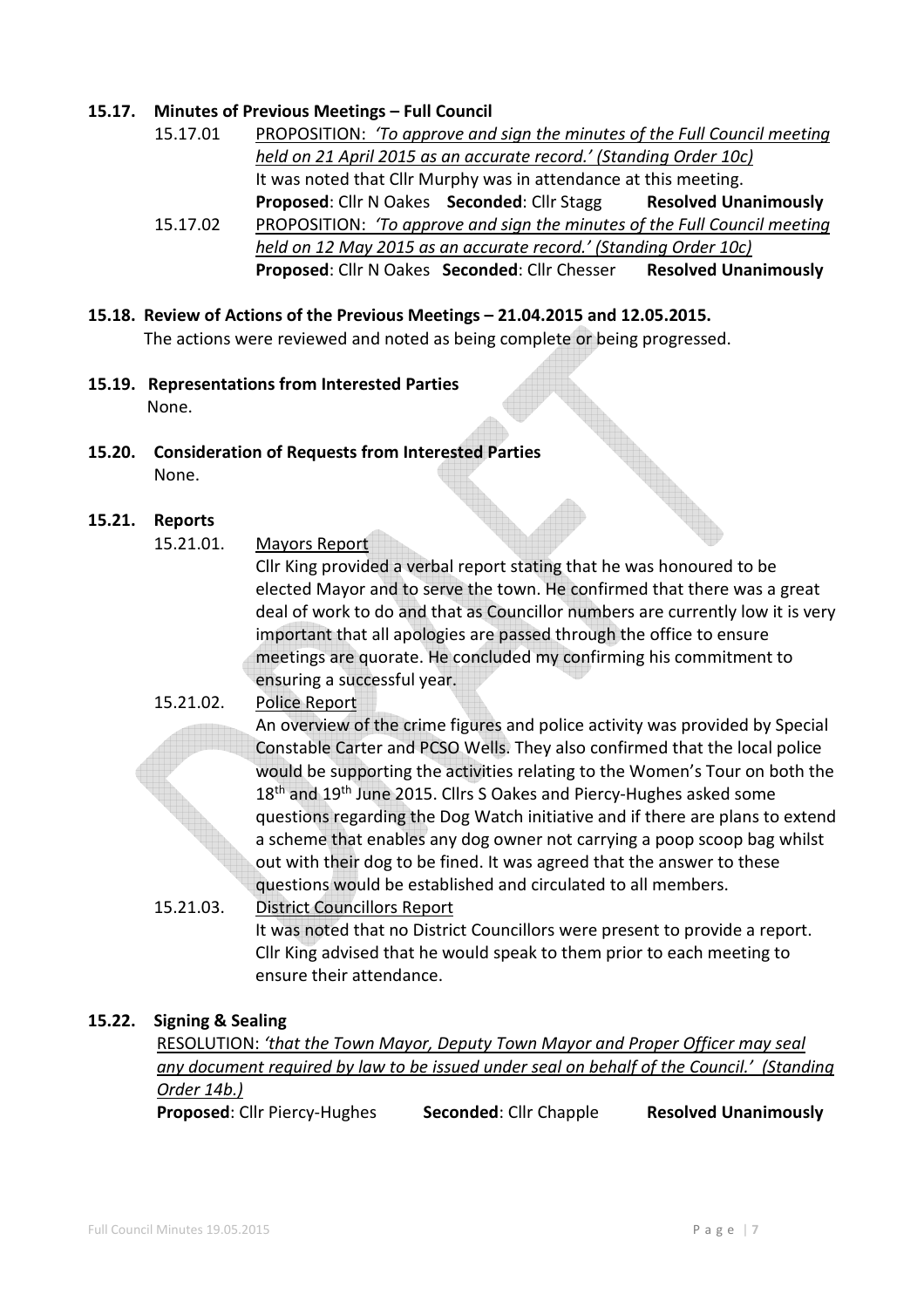# **15.23. Town Matters**

 15.23.01. To receive the report from the Events Officer and to consider and approve any recommendations.

 The report was noted. Cllr Stagg drew member's attention to the rota for Councillor duties in respect of the forthcoming Women's Tour. Cllr Chapple advised that he may have difficulties with this due to work commitments and Cllrs N and S Oakes advised that they are on holiday during this week. It was noted that they should be removed from the rota. All other Councillors confirmed that they accepted the allocated roles.

## **15.24. Operations Management Matters**

- 15.24.01. To approve the year end accounts for 31 March 2015. Cllr Stagg provided an overview of the accounts and proposed *'that the year-end accounts for 31 March 2015 are approved'.*  **Proposed**: Cllr Stagg **Seconded**: Cllr King **Resolved Unanimously**
- 15.24.02. Payments for April 2015. PROPOSITION: '*That the schedule of payments for April 2015 as presented at this item are paid in the amount of £273,430.56 and that all related documentation and cheques are signed'.*
	- **Proposed**: Cllr Stagg **Seconded**: Cllr King **Resolved Unanimously**
- 15.24.03. To review and approve the Annual Return for the year ending 31 March 2015.

 Section 1 – The Accounting Statement was reviewed and the contents and statement duly approved.

Section 2 – The Annual Governance Statement was considered and the following answers approved:

| Question 1: Yes   | <b>Resolved Unanimously</b> |
|-------------------|-----------------------------|
| $Quartian 2.$ Vac | Recolved Unanimouch         |

| GULJUUTE, LLJ   | <b>INCOUNCY OTIGITITIOGOIY</b> |
|-----------------|--------------------------------|
| Question 3: Yes | <b>Resolved Unanimously</b>    |

- Question 4: Yes Resolved Unanimously
- Question 5: Yes Resolved Unanimously
- Question 6: Yes Resolved Unanimously
- Question 7: Yes Resolved Unanimously
- Question 8 Yes Resolved Unanimously

Question 9: Yes Resolved Unanimously

It was then proposed *'that the Annual Return and the associated documents be signed by the Mayor and Clerk'.* 

**Proposed** Cllr King **Seconded:** Cllr Chapple **Resolved Unanimously**

## **15.25. Estate Matters**

 15.25.01. To consider a request from the Oundle & District Royal British Legion to protect the war memorial during the forthcoming Women's Tour. Following due consideration, members confirmed that they were sympathetic with the concerns expressed but felt that appropriate steps have been taken to mitigate any damage during the Tour. It was also agreed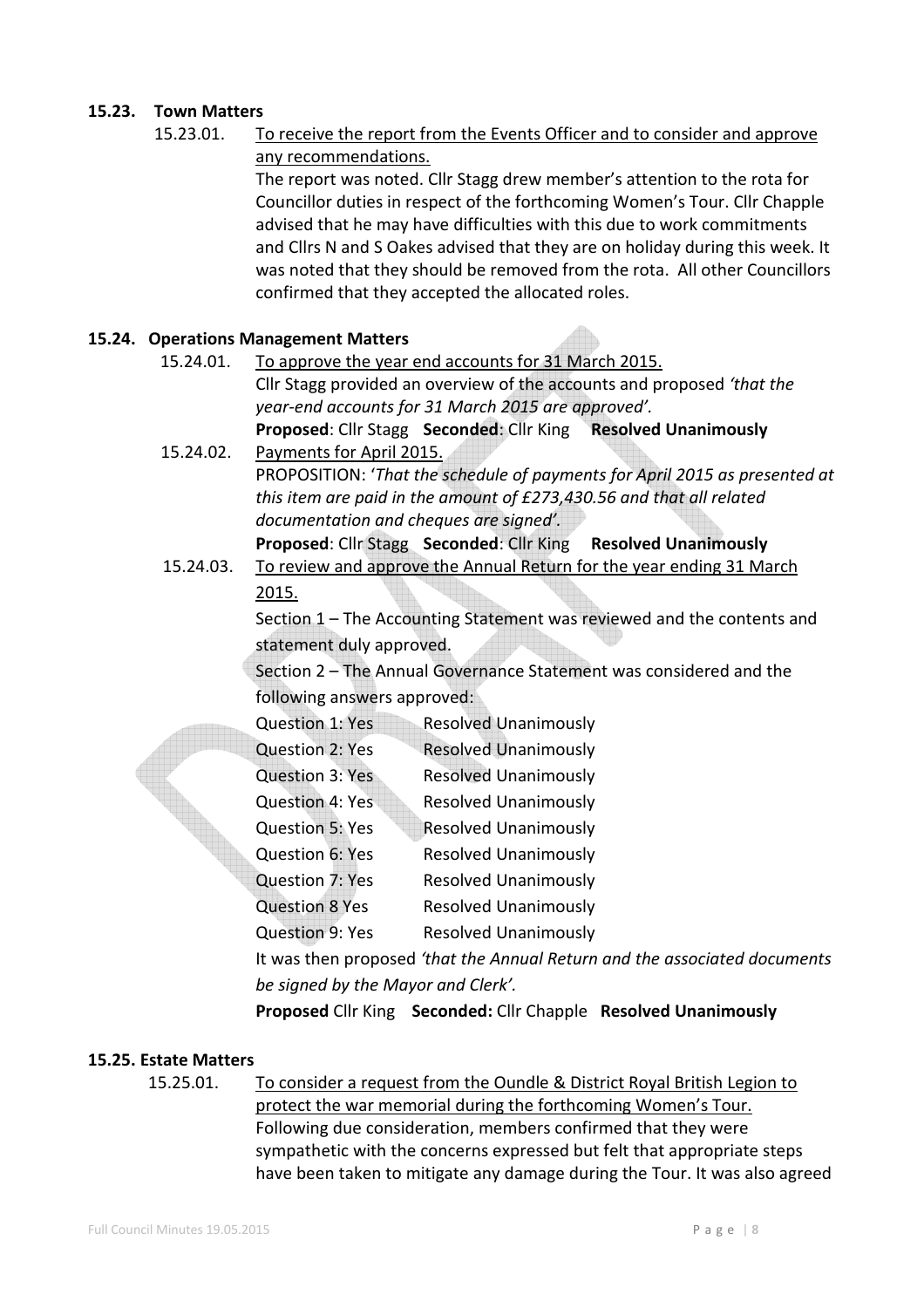that the Estate Management Committee will consider any steps needed to ensure the integrity of this important monument is maintained.

 15.25.02. To note and respond to a 'Form of Notice of Application For Modification Order' submitted in respect of a claim over land at Fletton House. Cllr Chapple expressed concern that the application has not been correctly completed within Form B (Part 1). It was therefore agreed that the Councils response would be Option 3 on Part B (Part 2) of the document. Cllr Chapple confirmed that he will liaise with the applicant and the Clerk to establish more details in order that the matter can be referred back to Council.

# **15.26. Fletton House Acquisition Working Party Matters**

- 15.26.01. To receive the minutes from the Fletton House Working Party meeting held on 11th May 2015. The minutes were noted.
- 15.26.02. To receive a verbal update on progress with Fletton House. Cllr Stagg provided an overview of progress and advised that there had been an issue with the style of diffusers in the Chambers/Ceremony Room but confirmed that he felt the impact of these can be minimised with the correct furnishing.
- 15.26.03. PROPOSITION: *'that further expenditure of up to £150,000 is approved to enable the completion of Fletton House with the Operations Management Committee making the decision as to how to fund the additional budget'.*  Cllr Stagg confirmed that additional budget was required to enable Fletton House to be completed and that this can be funded through the Council's reserves. Following due consideration the proposition was moved: **Proposed** Cllr Stagg **Seconded:** Cllr Sparkes **Resolved Unanimously** Cllr King encouraged all Councillors to view the progress at Fletton House and that a visit will be arranged via Cllr Fitzgerald.

# **15.27. Communications Working Party Matters**

 15.27.01. To receive the minutes from Communications Working Party meeting held on 20th April 2015.

 Cllr King expressed thanks to the Communications Working Party and office for all their work in pulling together a well-run and successful Annual Town Meeting.

# **15.28. Neighbourhood Planning Working Party Matters**

 15.28.01. To receive the minutes of the Neighbourhood Planning Working Party meeting held on 28 April 2015.

 Cllr King provided an overview of progress confirming that an important meeting was being held tomorrow with the Housing Sub-Group and housing/land developers to enable the housing stock for Neighbourhood Plan to progress.

# **15.29. Planning Matters**

15.29.01 To receive the minutes from the Planning Committee meeting held on  $5<sup>th</sup>$ May 2015. Noted.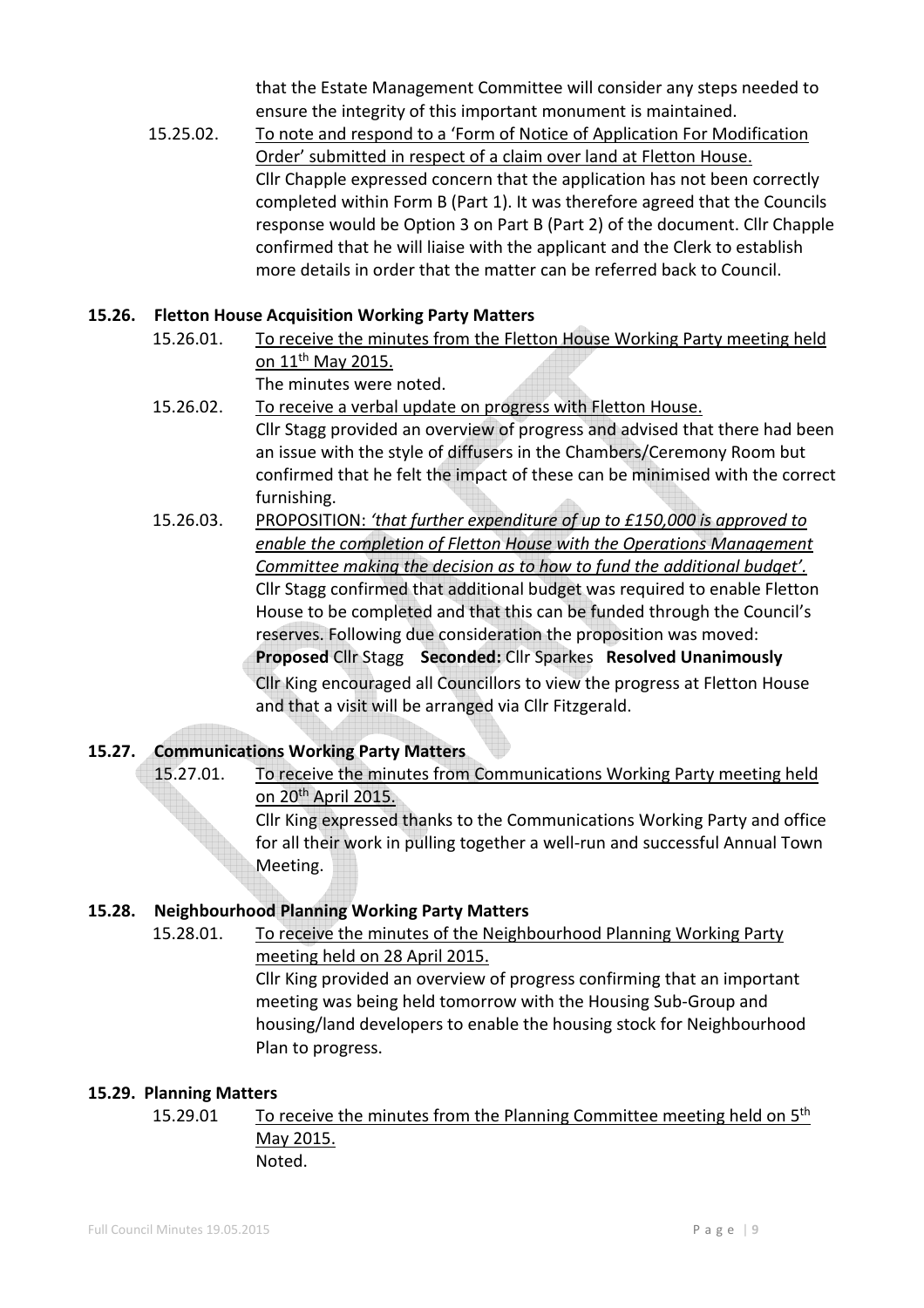# **15.30. Meeting Reports**

| To receive reports on meetings held by members on behalf of the Council.     |
|------------------------------------------------------------------------------|
| The reports were noted. Cllr King advised that all meetings attended should  |
| be documented for report at Full Council. He also confirmed that a meeting   |
| was held last night attended by himself, Cllr Sparkes and Cllr Menck and the |
| Chair of the Association of Trade regarding a website called Visit Oundle    |
| that may eventually help act as a portal for the town.                       |
|                                                                              |

 15.30.02. To receive reports on meetings due to be held by members on behalf of the Council. None.

## **15.31. Council Matters**

- 15.31.01. To note progress with the 3 vacancies on the Town Council. It was confirmed that the vacancies have been published on the Council website and interested people were also being contacted. The Clerk confirmed that the co-option of candidates will be on the June Full Council agenda.
- 15.31.02. To note the dates for the completion and distribution of the Council's June Oracle and Annual Report.

 The Clerk confirmed that this is due to be sent to print on Monday 22 June and will be distributed within a one week period commencing on Friday 26 June 2015.

 15.31.03. To approve the Standing Orders tabled at the Full Council meeting held on 21<sup>st</sup> April 2015.

> Following a review and confirmation that Standing Order 3x should be amended to remove the reference to The Courthouse it was proposed *'that the Council's Standing Order revisions as reviewed are approved'.*  **Proposed: Cllr Chapple Seconded: Cllr King Resolved Unanimously**

15.31.04. To receive an update on progress with the Oundle Town Council 2015-19

Business Plan.

 Cllr King provided an overview of the Business Plan and confirmed that pages 8 and 9 contain the objectives split by the Council's Committees and Working Parties and that these should be reviewed at the first meeting held by each group. He also requested that a report is written twice a year by each Committee/Working Party and submitted to Full Council to provide a documented update on progress.

 Cllr Stagg advised that a system of mentoring for Councillors also needs to be incorporated into the Council's working practices. Cllr King confirmed that he would sponsor an informal induction programme in Chambers for all new Councillors during which each Councillor would be allocated a mentor. Cllr Stagg advised that he would also incorporate financial information into the Plan.

 15.31.05. To consider nominations for a Councillor to stand as a Town and Parish Council Representative on the Joint Standards Complaints Committee. It was proposed *'that Cllr Sparkes is nominated to stand as a Town and Parish Council Representative on the Joint Standards Complaints Committee'.*   **Proposed:** Cllr King **Seconded:** Cllr Chesser **Resolved Unanimously**

Full Council Minutes 19.05.2015 P a g e | **10**